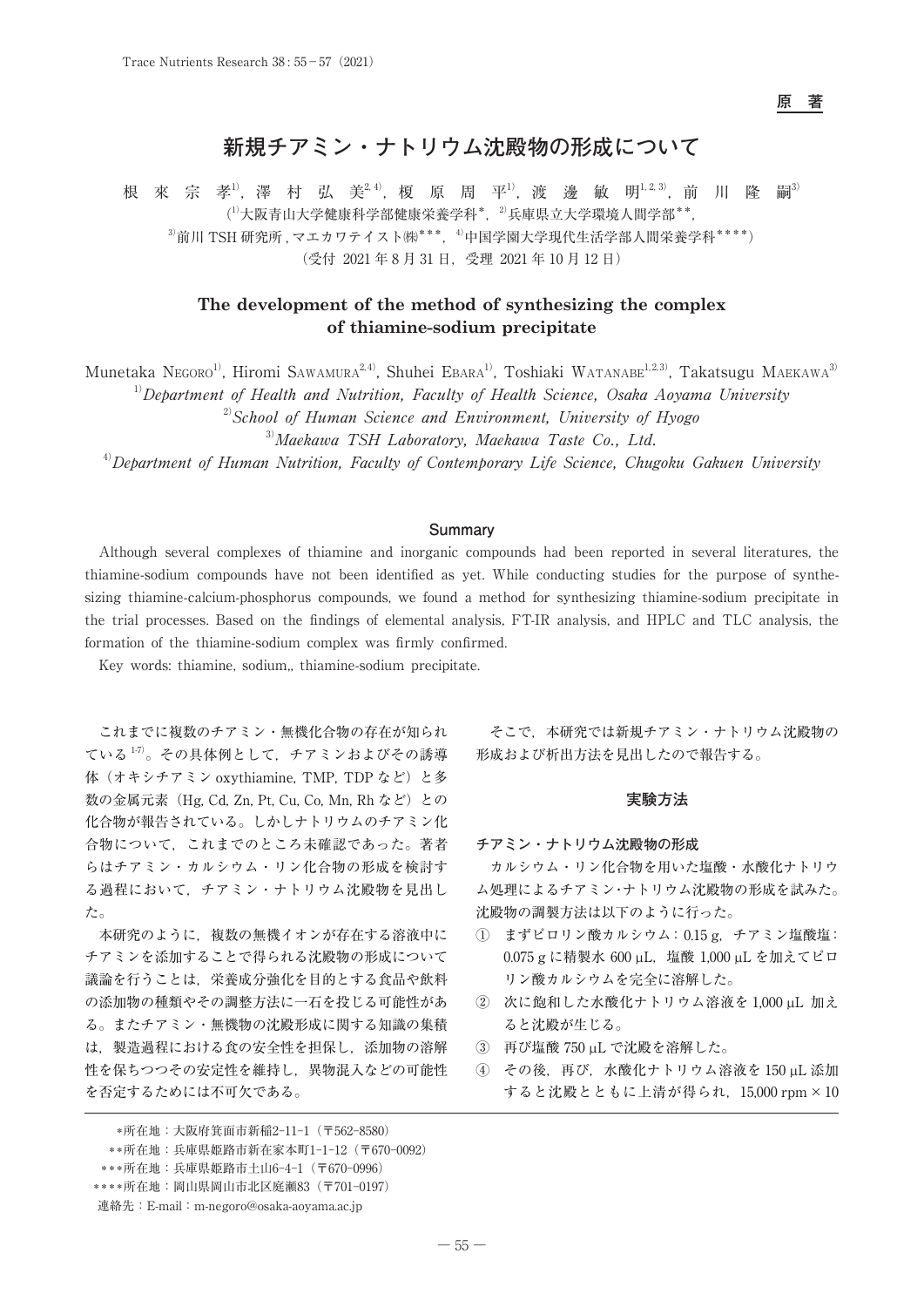min 遠心分離した。

⑤ この上清を等量のブタノールで抽出し,真空乾燥機で 濃縮・乾燥し,チアミン・ナトリウム沈殿物として解 析に供した。

**チアミン・ナトリウム沈殿物の解析**

析出した沈殿物について,

① 走査電子顕微鏡[日本電子株式会社(東京): 電界 放出形分析走査電子顕微鏡 /JSM-7001 F] よる元素分析 (EDS 法),

② フーリエ変換赤外分光法(FT-IR)[サーモフィッ シャーサイエンティフィック㈱(東京) Nicolet iS50+ iN10],

③ ポストカラム誘導体化法による高速液体クロマトグ ラフィー(HPLC)[(株)島津製作所(京都) LC-20AT, 前処理カラム 株式会社大阪ソーダ(大阪)CAPCELL MF SCX S 5: Φ 4.6 mm × 10 mm, 分析カラム (一財) 化学物 質評価研究機構(大阪)L-column ODSCX S Φ 4.6 mm× 250 mm,カラム温度;40 ℃,移動相:0.01 mol/L リン酸 二水素ナトリウム溶液―0.15 mol/L 過塩素酸ナトリウム 緩衝液 (pH 2.2) 及びメタノールの混液 (95:5). 流量: 1.0 mL/min, 蛍 光 励 起 波 長:375 nm, 蛍 光 測 定 波 長 : 440 nm,ポストカラム:反応試液:0.03 % フェリシアン 化カリウム含有 15 % 水酸化ナトリウム溶液,反応液流量:  $0.5$  mL/min, 反応温度; 40 ℃]によって解析した $8$ 。

④ さらに薄層クロマトグラフィー(TLC)(メルク株 式会社, (ドイツ) TLC Silica gel 60, 展開溶媒 9 mM 酢 酸アンモニウム,70% メタノール)により沈殿物を解析 した。

なお、本研究では試薬は和光純薬工業株式会社(大阪) 製特級品を使用した。

#### **結果と考察**

チアミン・ナトリウム沈殿物の電子顕微鏡による元素分 析の結果,元素の構成比 (Wt%) は C: 35.71, N: 7.10, O: 11.79, Na: 18.49, S 1.4, Cl: 25.77 であった。このことから, 炭素,窒素,酸素,ナトリウム,硫黄および塩素の存在を 確認した。これらは, チアミン(ビタミン B1) ( $\rm C_{12}H_{17}N_4OS^+$ ) を構成する元素並びに、塩酸(HCl), 水酸化ナトリウム (NaOH)由来の Na および Cl であると想定された。しかし, ピロリン酸カルシウム  $(Ca_3(PO_4)_2)$ 由来の  $Ca$ , P は認め られなかった。この原因としては Ca のイオン化傾向がナ トリウムに比べて大きいことも影響したと考えられる。こ れまではチアミンと重金属の化合物の合成や生物学的利用 を中心とした議論がなされてきたが,今後チアミン添加に よる溶液中の軽金属を含めた無機イオンとの沈殿物の形成 についても検討する必要性がある。

次に FT-IR による解析を行い、ライブラリーと照合し た結果, Georgia State Crime Lab Sample Library から ヒット率 36.81 %でチアミン赤外吸光パターンを見出した (Fig. 1)。また HPLC によるチアミン検出方法(日本食品 分析方法)により、沈殿物中にチアミンの存在を確認した (Fig. 2)。その沈殿物中に含まれるチアミンの含有量は 900 mg/100 g であった。

今回見出したチアミン・ナトリウム沈殿物は,薄層クロ マトグラムにより単一成分として分離可能 (Rf= 0.146)で あった $(Fig. 3)$ 。



**Fig. 1** Comparison of the two sequential fourier transform infrared spectroscopy spectrum. (a): The spectrum of thiamine-sodium precipitate. (b): The spectrum of thiamine-HCl from the library.